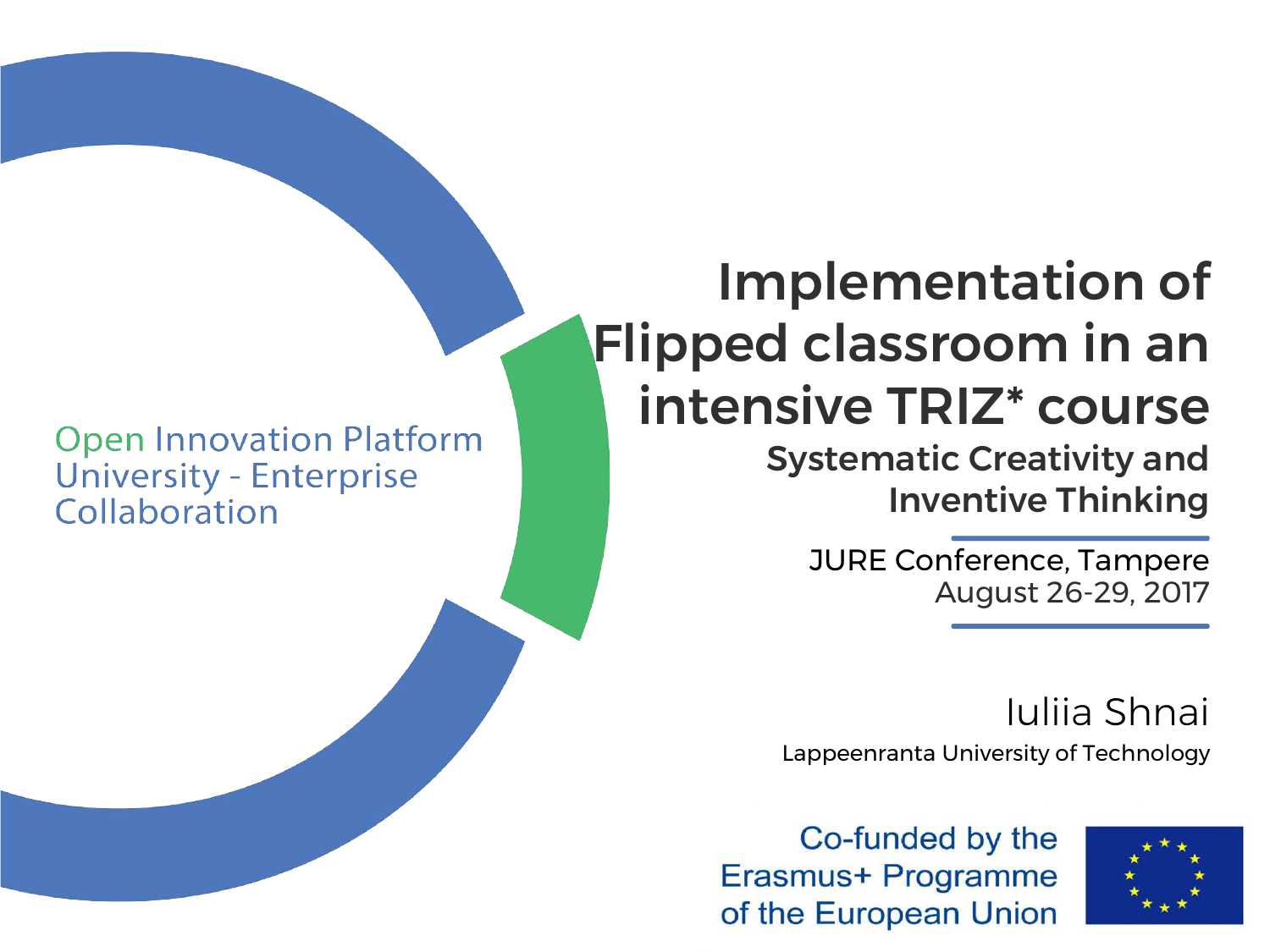# Table of Contents

- 1. Introduction to Flipped classroom
- 2. Doctoral research and Current study
- 3. Theoretical background
- 4. Course redesign: Methods and Elements
- 5. Data gathering
- 6. Results and discussion
- 6.1. Attitude
- 6.2. Workload
- 7. Conclusions and recommendations

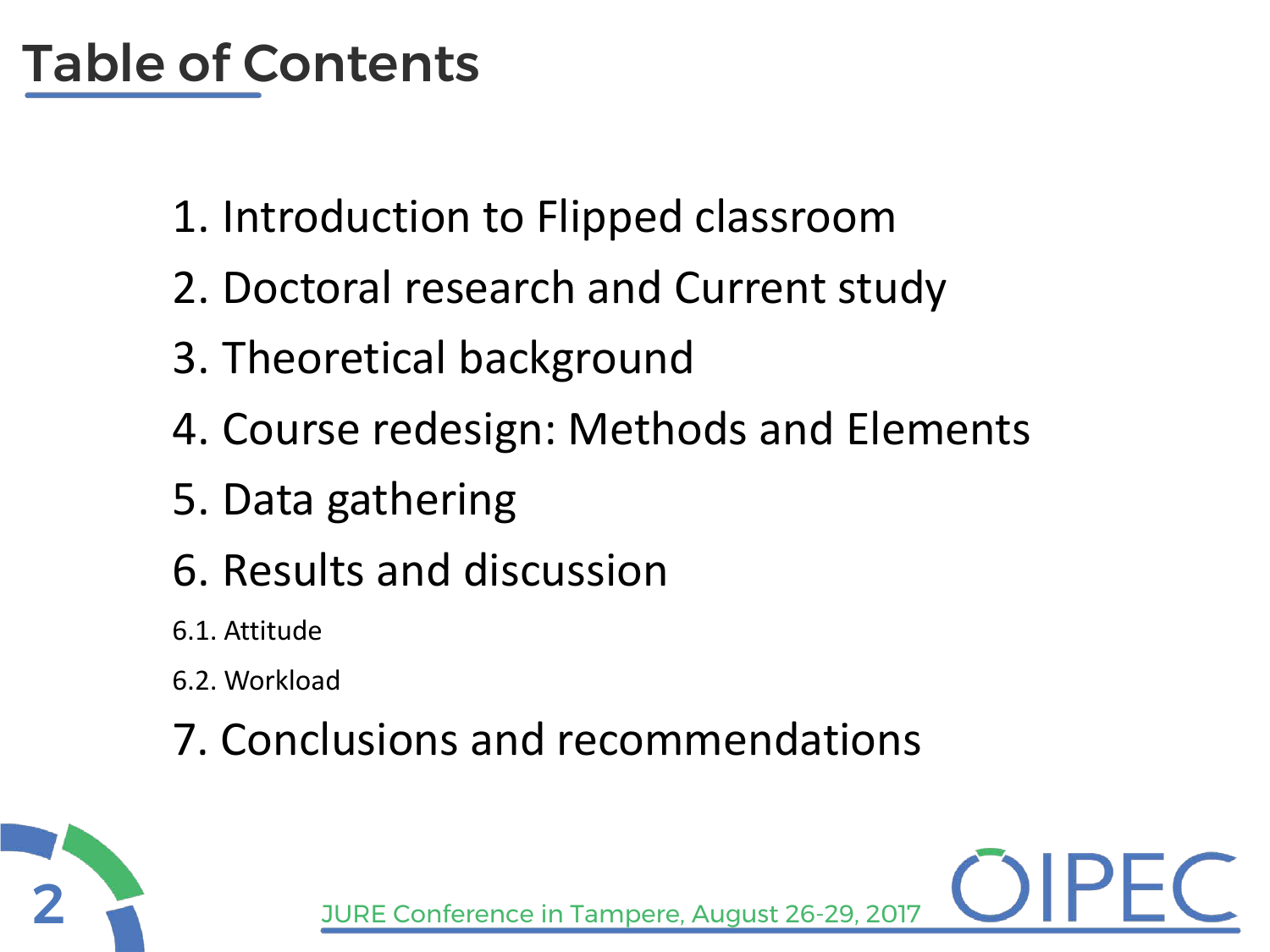# Flipped<br>Lassroom



3 JURE Conference in Tampere, August 26-29, 2017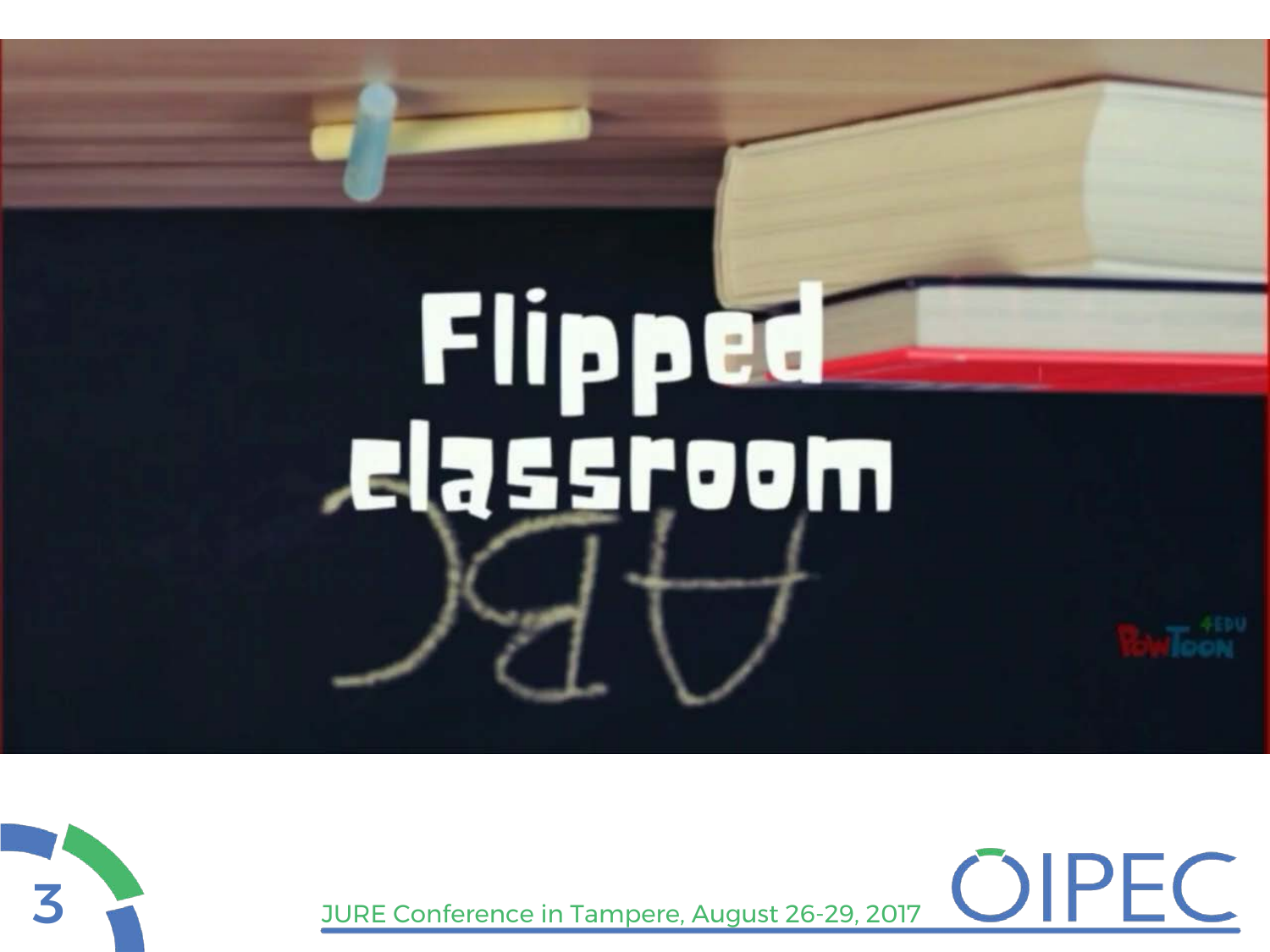## Doctoral study

Transition to flipped classroom within different initial conditions

Algorithm provided for implementers to make preliminary estimations of the resources and other conditions beforehand to improve and simplify the process of courses development

Aim of this paper is to study the flipped classroom implementation effect on intensive TRIZ course from **perception** and **workload** perspective from both students and teacher

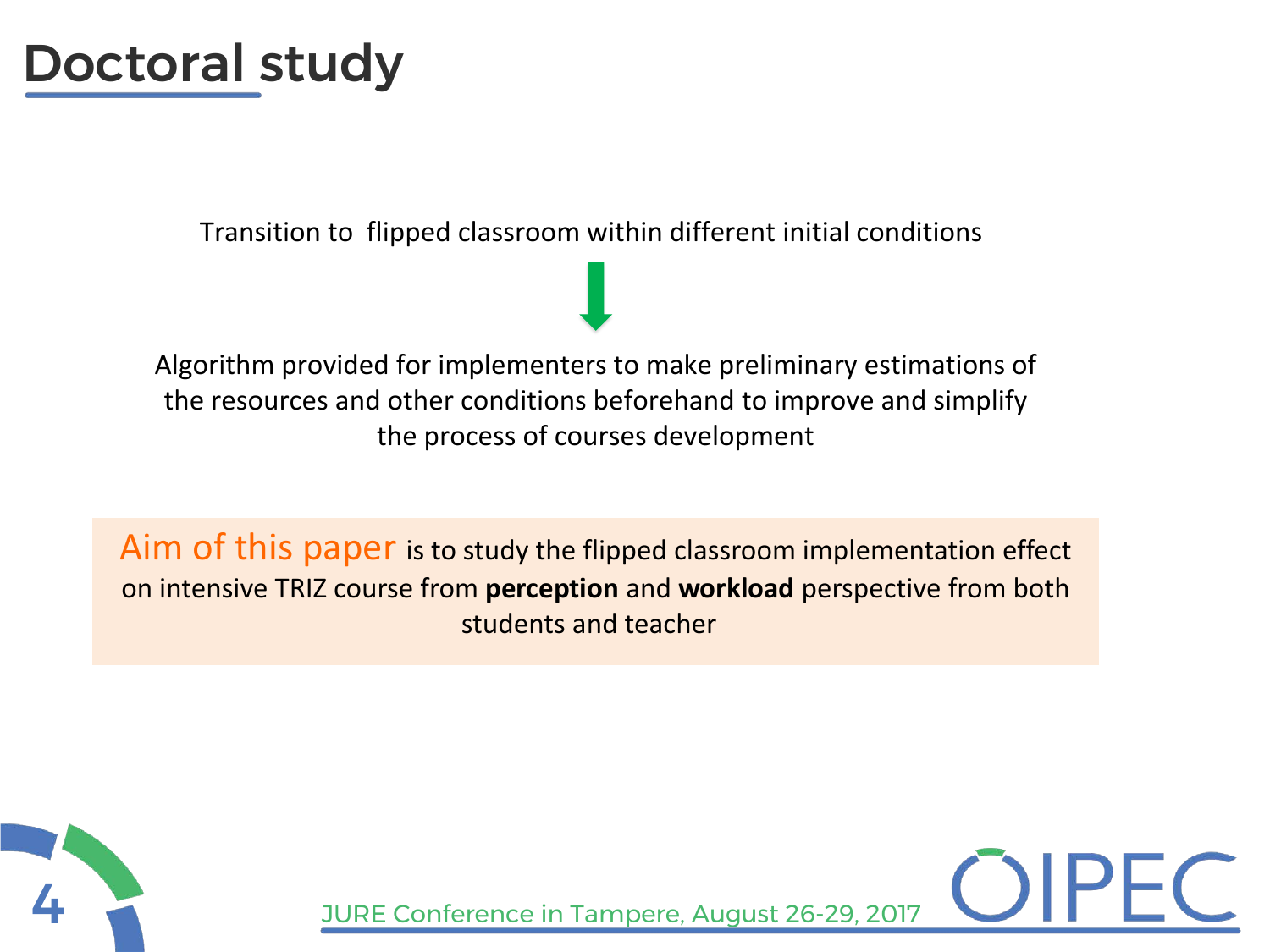# Trends and theoretical background

## **Google Trends**

- Student's perception
- Workload
- Professor's barriers
- Professor's timeinvestments



**Scopus Papers** 2017- 235 2016 -460 2015 - 422 2014 - 185 2013 -79 2012 -14

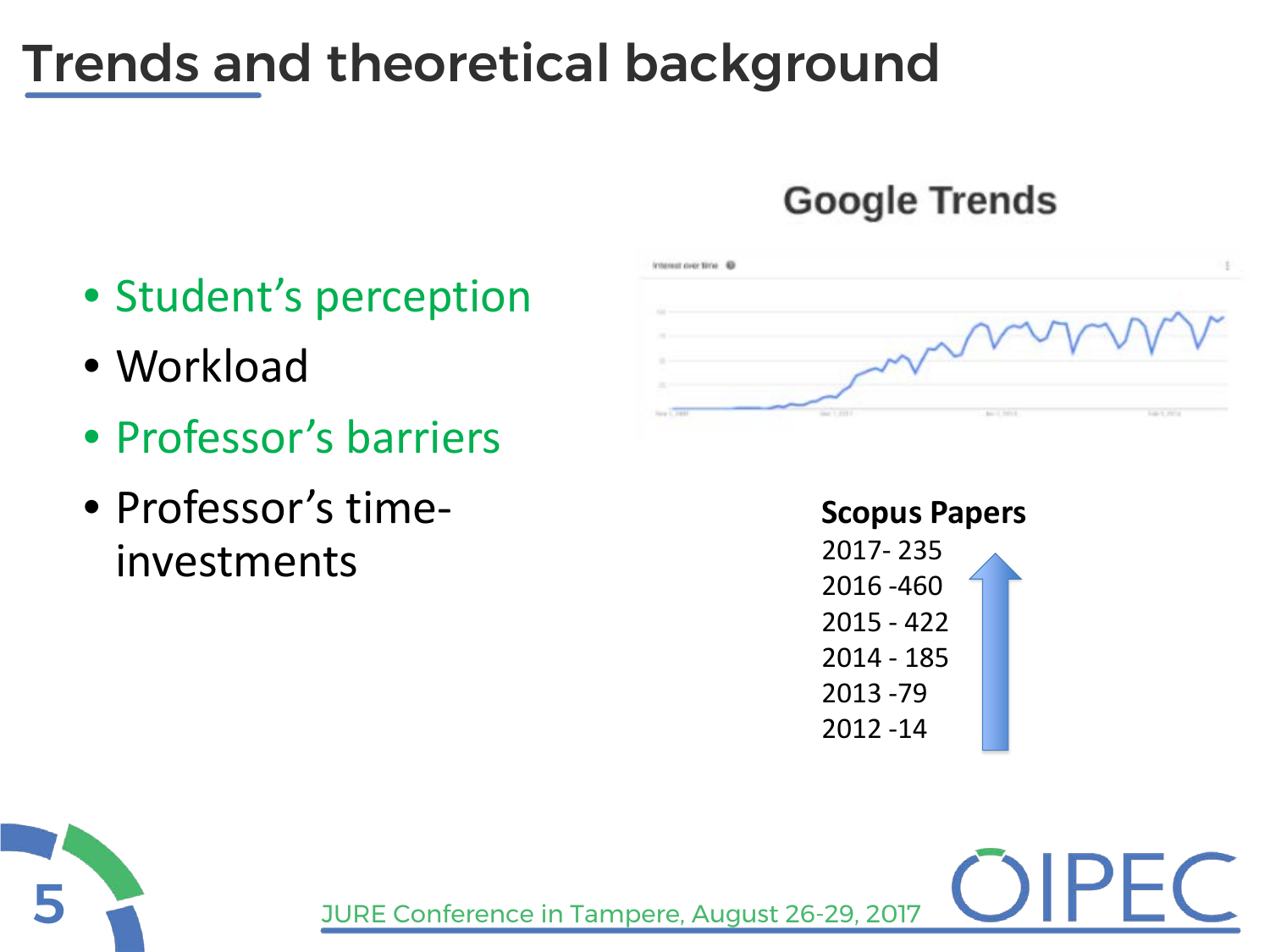Systematic creativity and Inventive problem solving (TRIZ)

- Summer school intensive course (since 2011) and winter school intensive course (since 2016) 78 hours = 3 credits
- Amount of participants : approx. 40
- Fields of study: Engineering and management

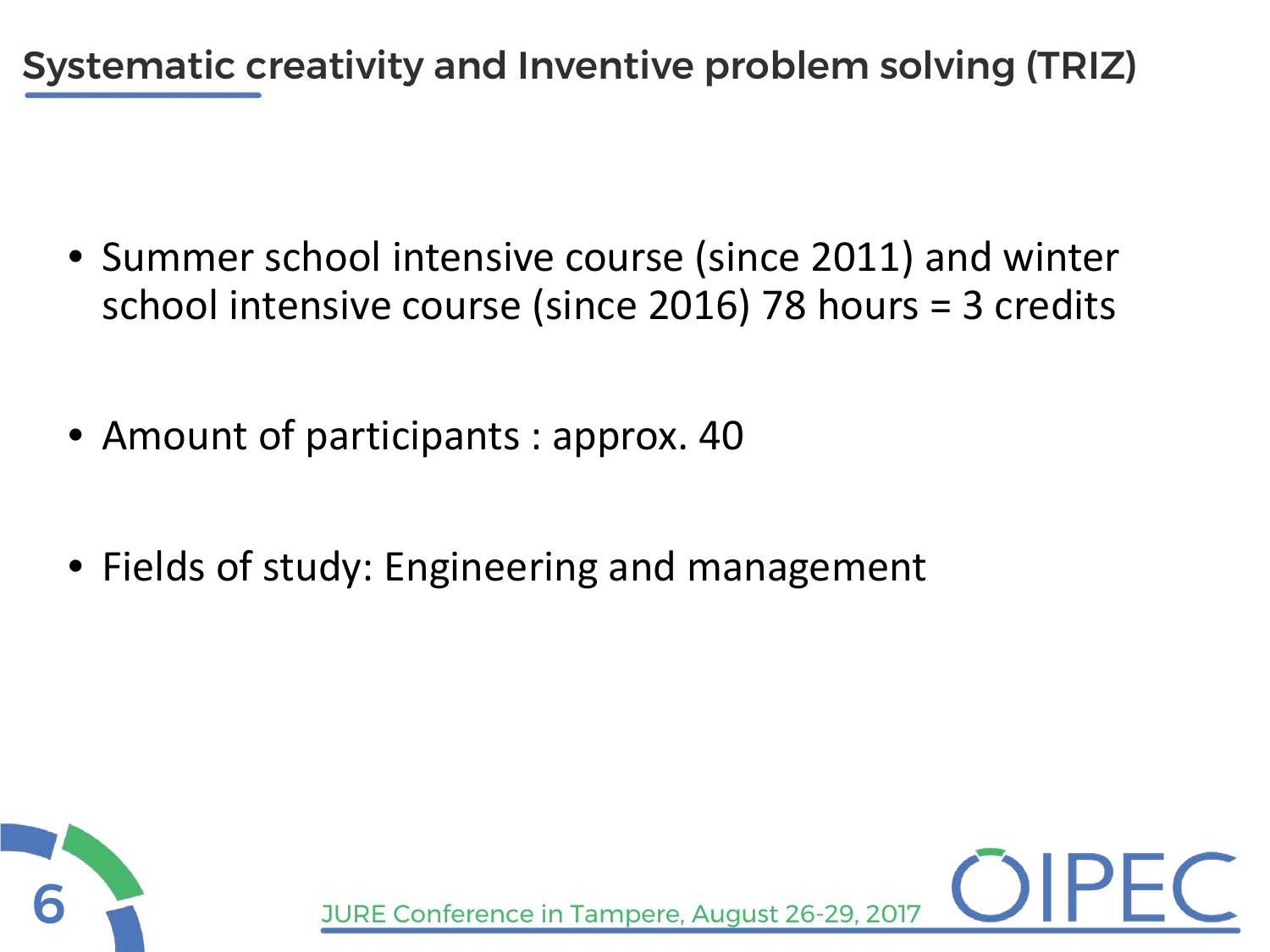## Course re-design and implementation

Systematic creativity- TRIZ basics (78 hour in total)



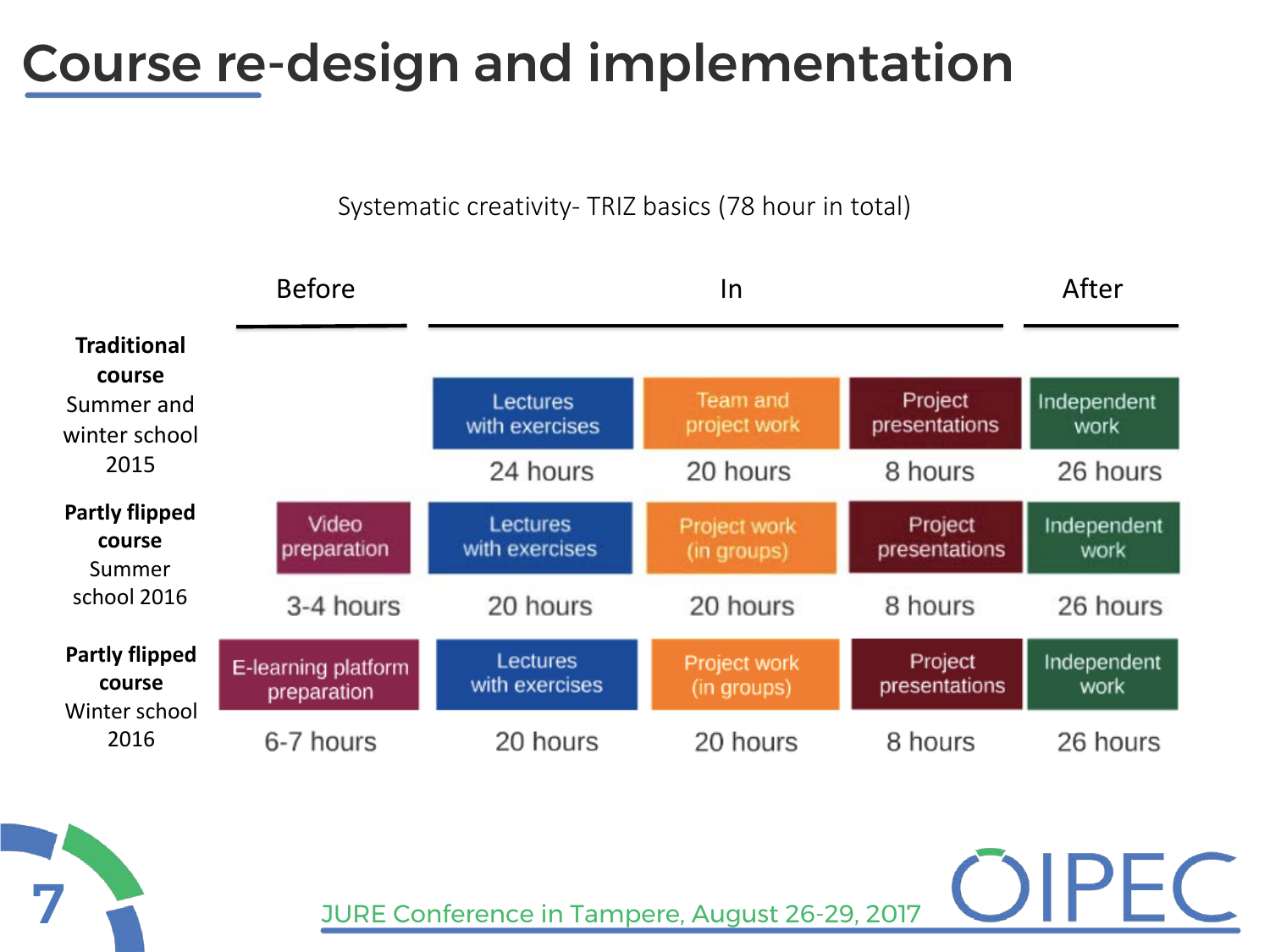## Blended elements



8 JURE Conference in Tampere, August 26-29, 2017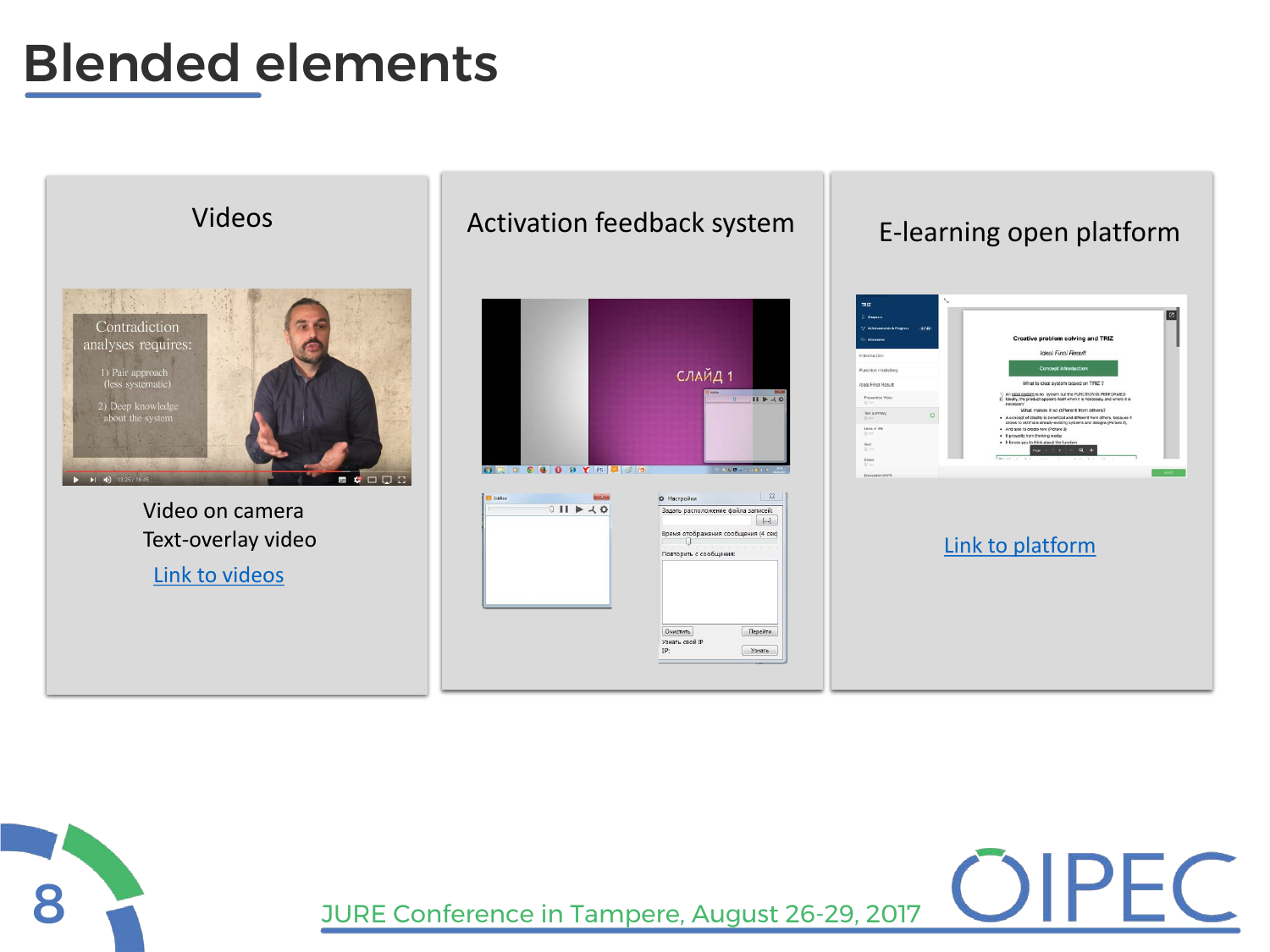## Data Gathering





9 JURE Conference in Tampere, August 26-29, 2017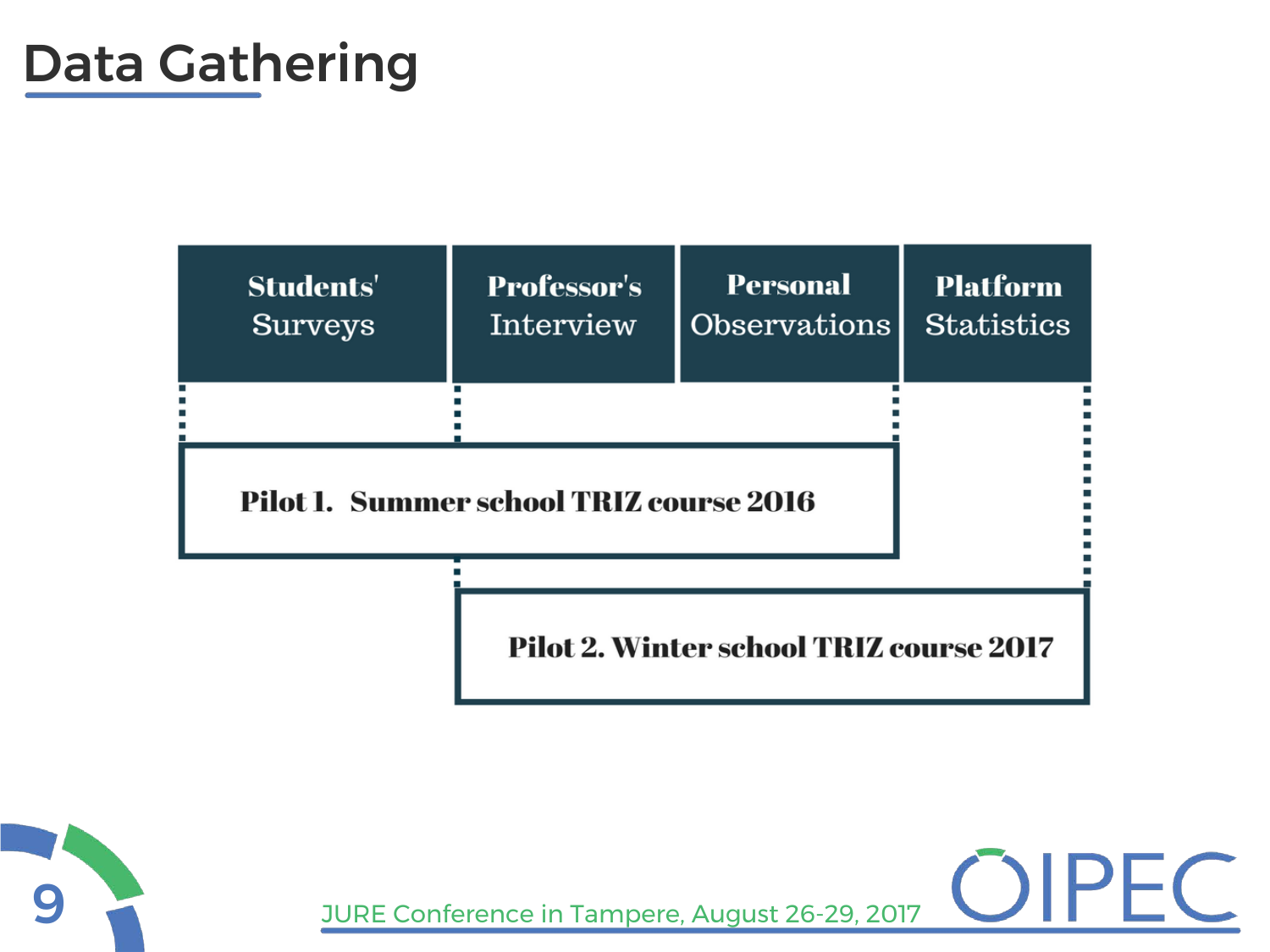### Results: Video configuration and Frequency of the video use

1.1. In the first week of the summer school, I sent you 5 videos. How many videos were you able to watch?

13 responses



#### 2. Did you watch them fully?

13 responses



10 JURE Conference in Tampere, August 26-29, 2017

 $\vdash$  (

![](_page_9_Picture_7.jpeg)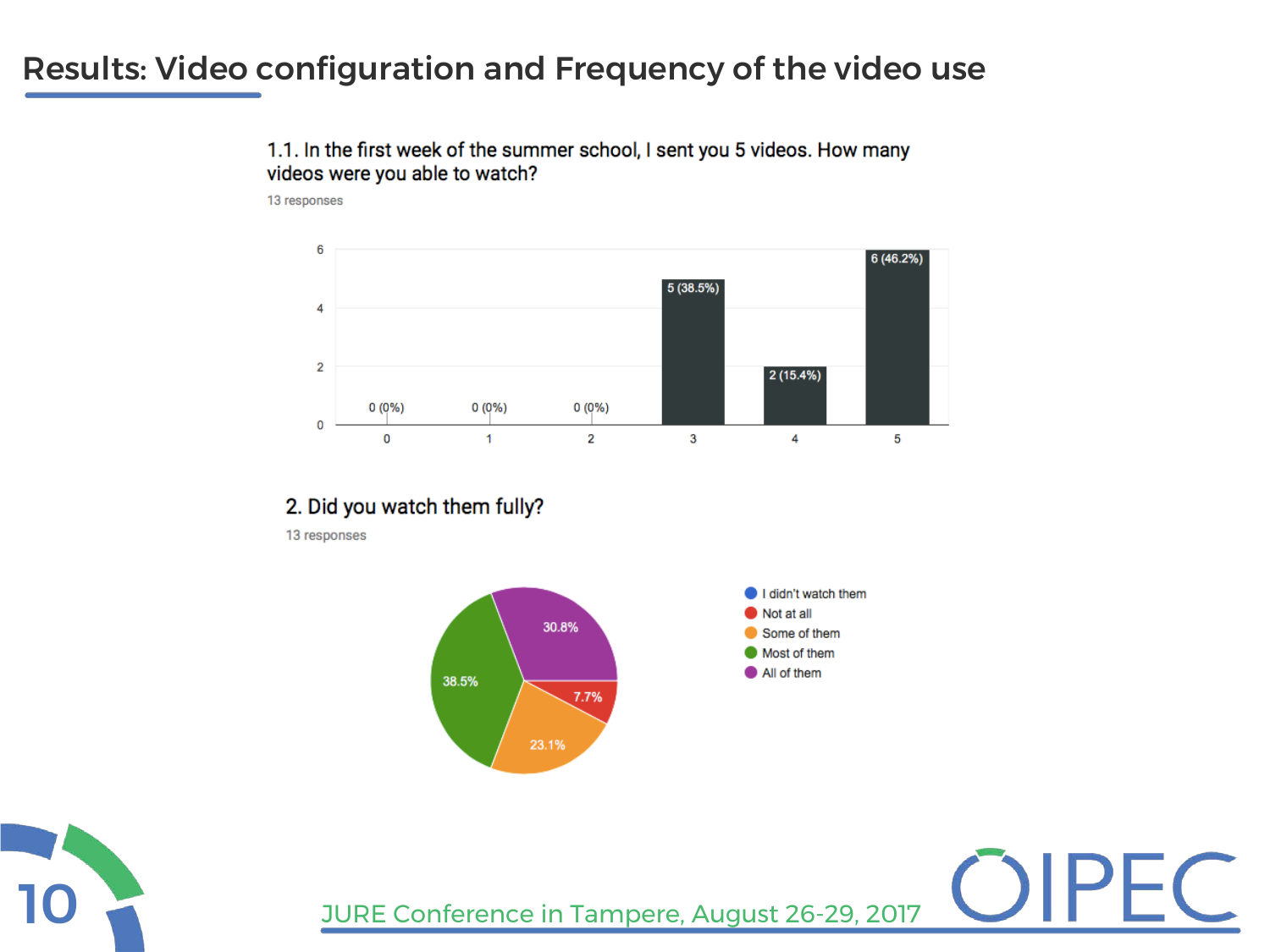## Results: General students perception

#### 1. Videos increase learning (Deepening into material)

13 responses

![](_page_10_Figure_3.jpeg)

#### 3. Videos allow to prepare more questions and comments beforehand for the class

13 responses

![](_page_10_Figure_6.jpeg)

#### 2. Videos increase understanding of the topic of the course

13 responses

![](_page_10_Figure_9.jpeg)

#### 4. Preparation videos increase my interest and involvement in the future class (topic)

13 responses

![](_page_10_Figure_12.jpeg)

![](_page_10_Picture_13.jpeg)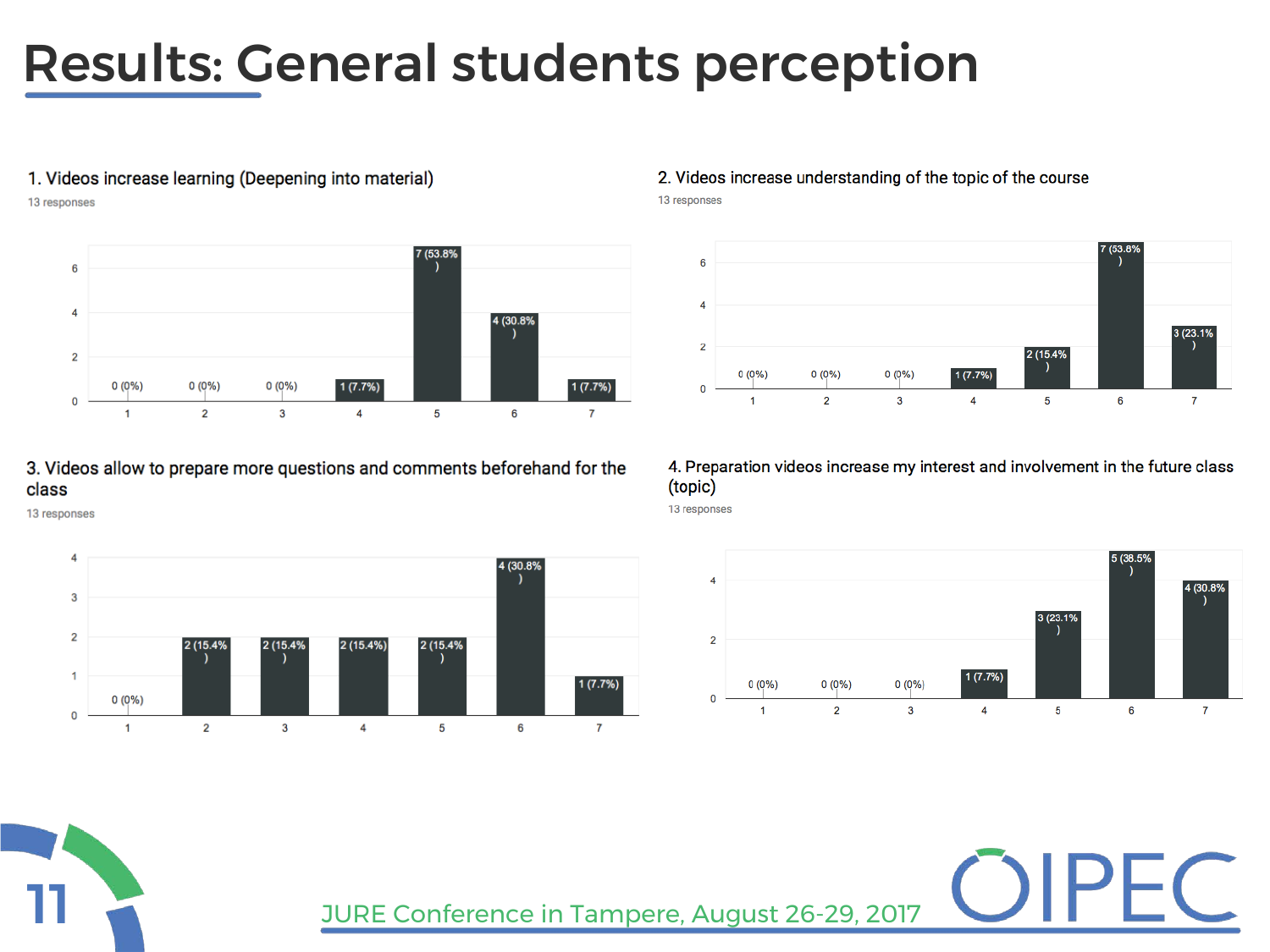The prime challenges for professor distinguished in the paper include

- correct instructional design (design)
- effective bridging online and offline content (design)
- development of the online materials (resources, skills)
- appropriate time distribution (resource)

![](_page_11_Picture_6.jpeg)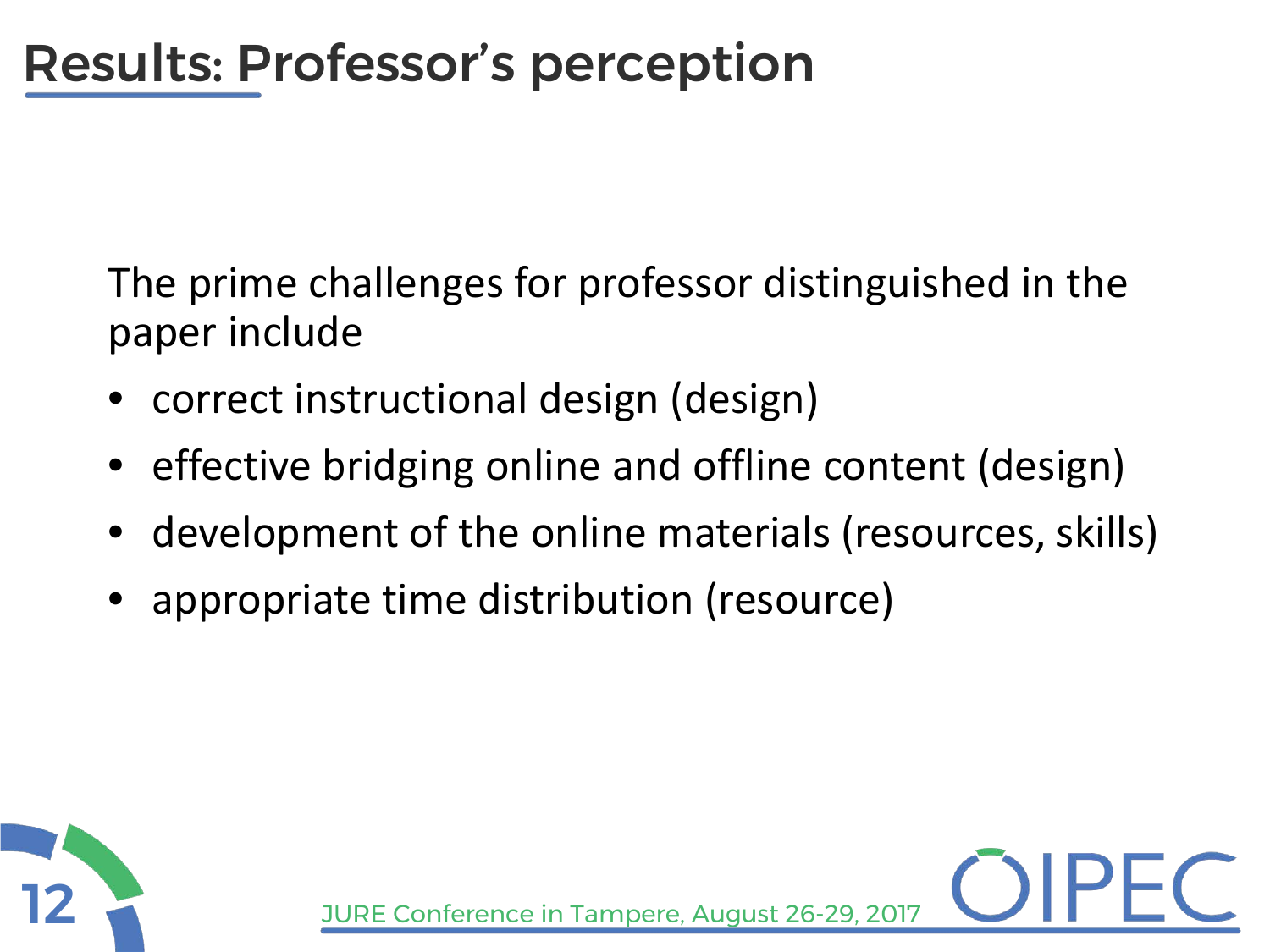## Results

#### **Workload**

"It was too much information for one course".

"The preparation materials on the separate online platform looks like separate online course"

#### **Videos**

"Actually I did not get the full idea what was explained in the videos, just partial understanding was in my mind. When I came to the lectures I had already idea and really easily fill all spaces by details and, finally, obtained the full picture of material"

"Most useful application of these videos - comparing your own vision of a problem with professor`s recommendations and advices"

"It would be better to show the text as a whole and not type it because then you can concentrate on what is said instead of following the written text. Now I sometimes missed some sentences of the oral explanations because I was paying attention to the writing."

![](_page_12_Picture_8.jpeg)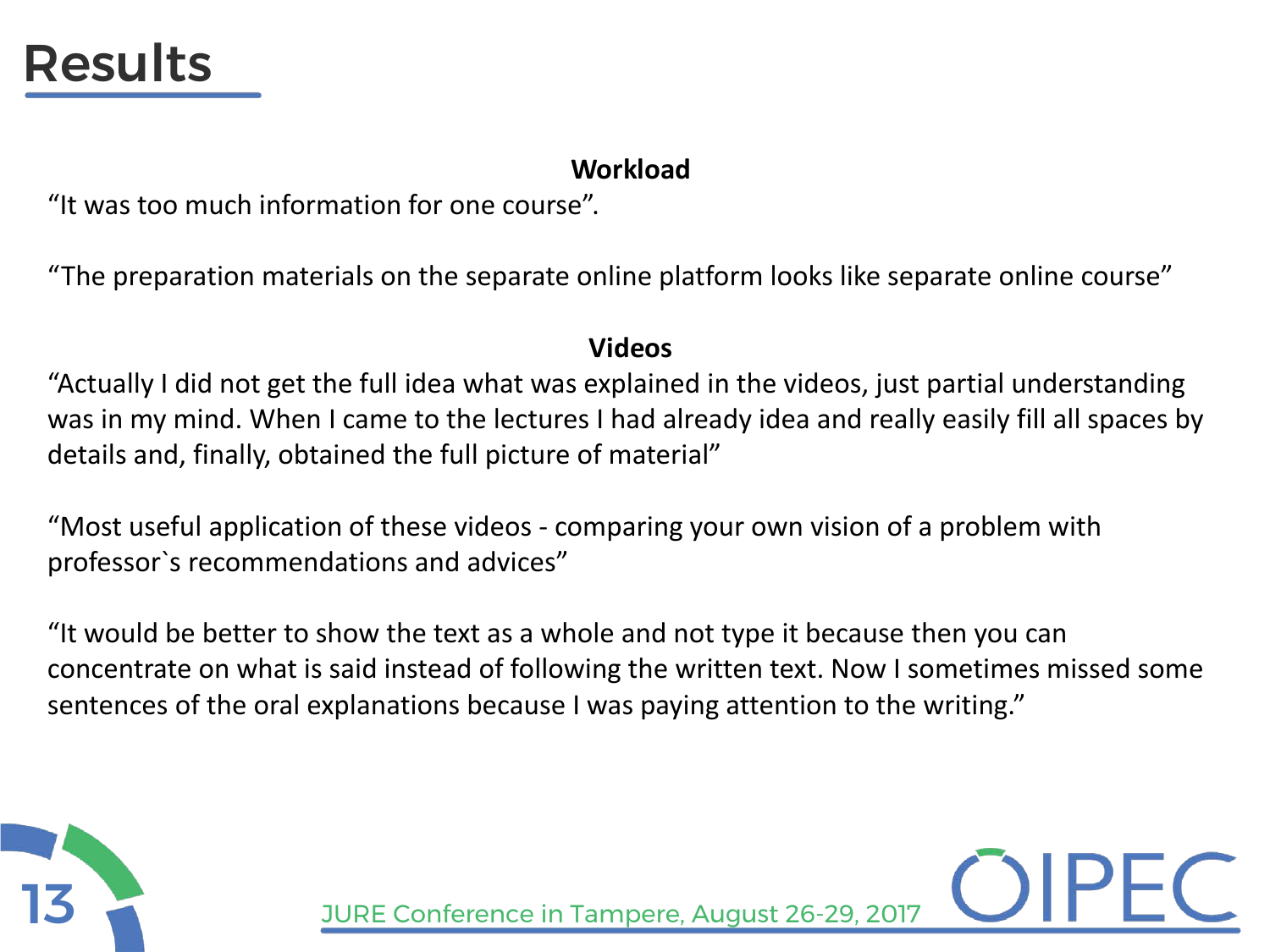![](_page_13_Picture_0.jpeg)

- Positive perception from both students and professor
- Course transition to blended form can be also disappointing and full of defects
- Workload can impact negatively on attitude and participation
- Increased time requirements can be eliminated with the assistance

![](_page_13_Picture_5.jpeg)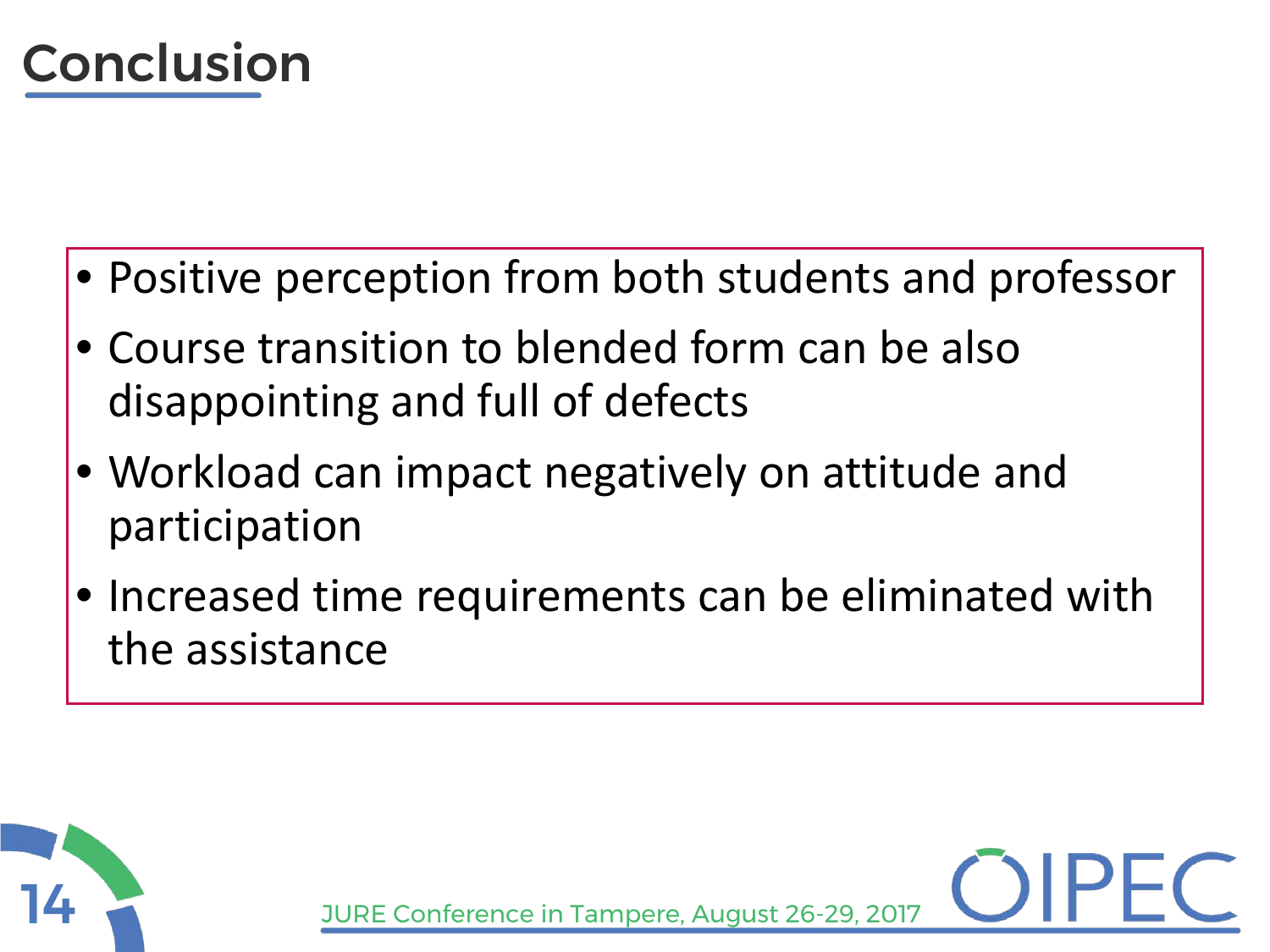## Guidelines, Discussions and Improvements

| Video<br>+Quiz | Lecture<br>with exercise | Activities (quiz, games,<br>role changes) | Project work in<br>teams | Independent<br>work |
|----------------|--------------------------|-------------------------------------------|--------------------------|---------------------|
|                | 4 hours 3 hours 10 hours | 20 hours                                  | 15 hours                 | 26 hours            |

- 1. Do not increase the course time within the intensive course
- 2. Decrease the class time, when you add the preparation materials
- 3. Share the preparation course materials in advance
- 4. Add motivation (like quizzes) to increase the video views
- 5. Do not make quizzes too complicated
- 6. Make the preparation materials «not optional» but required
- 7. Keep the video duration as 10 minutes approximately
- 8. Build the bridge between online and offline materials
- 9. Video density is higher than normal lecture (10 minutes video can require 25 minutes to understand it)

![](_page_14_Picture_11.jpeg)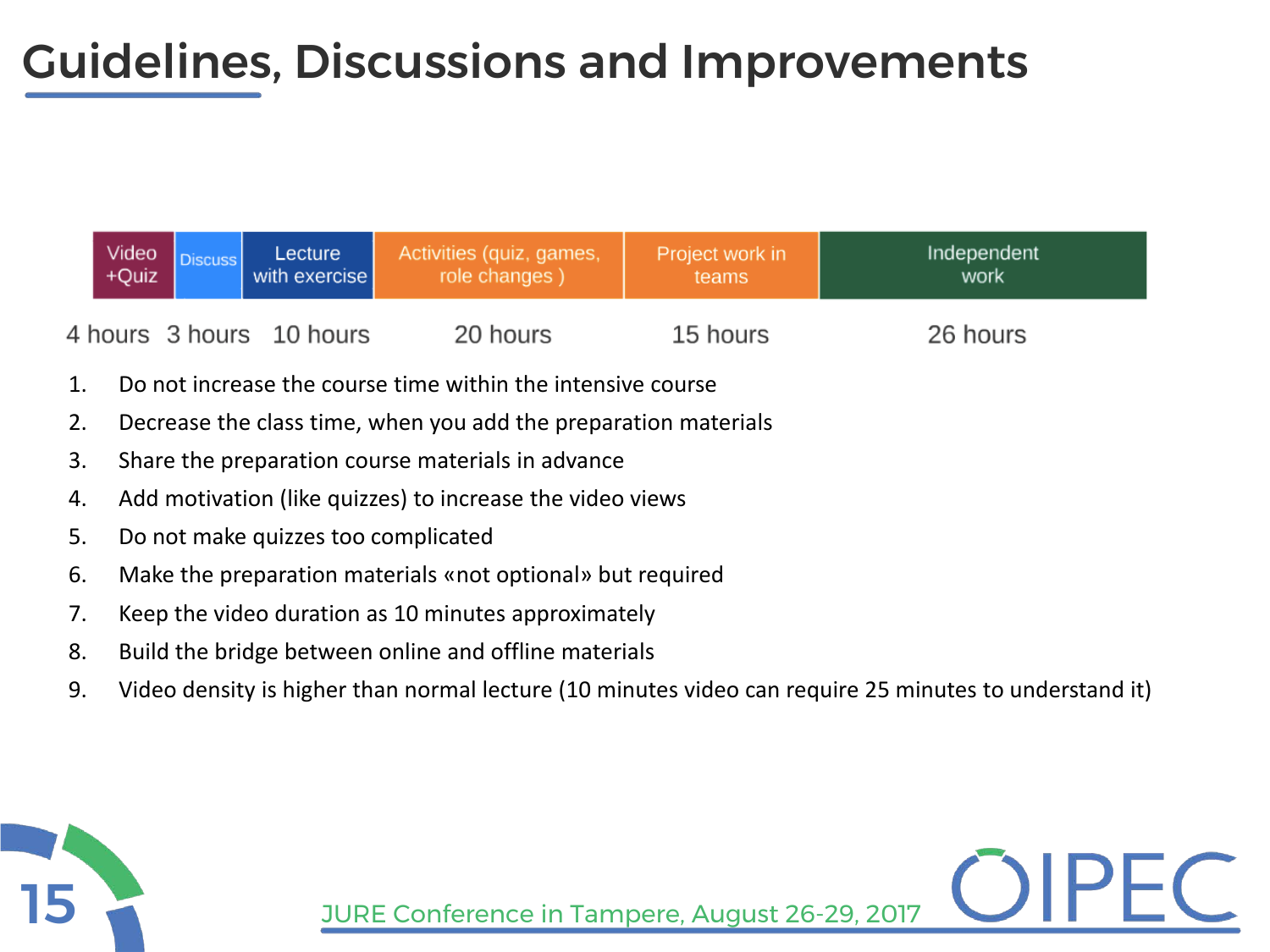## Course re-design

|                                   | Lectures<br>with exercises                 | Team and<br>project work                  | Project<br>presentations | Independent<br>work |
|-----------------------------------|--------------------------------------------|-------------------------------------------|--------------------------|---------------------|
|                                   | 24 hours                                   | 20 hours                                  | 8 hours                  | 26 hours            |
| Video/ E-<br>learning<br>platform | <b>Lectures</b><br>with exercises          | Project work<br>(in groups)               | Project<br>presentations | Independent<br>work |
| 6-7 hours                         | 20 hours                                   | 20 hours                                  | 8 hours                  | 26 hours            |
| Video<br>+Quiz                    | Lecture<br><b>Discuss</b><br>with exercise | Activities (quiz, games,<br>role changes) | Project work in<br>teams | Independent<br>work |
|                                   | 4 hours 3 hours 10 hours                   | 20 hours                                  | 15 hours                 | 26 hours            |

![](_page_15_Picture_2.jpeg)

TO JURE Conference in Tampere, August 26-29, 2017